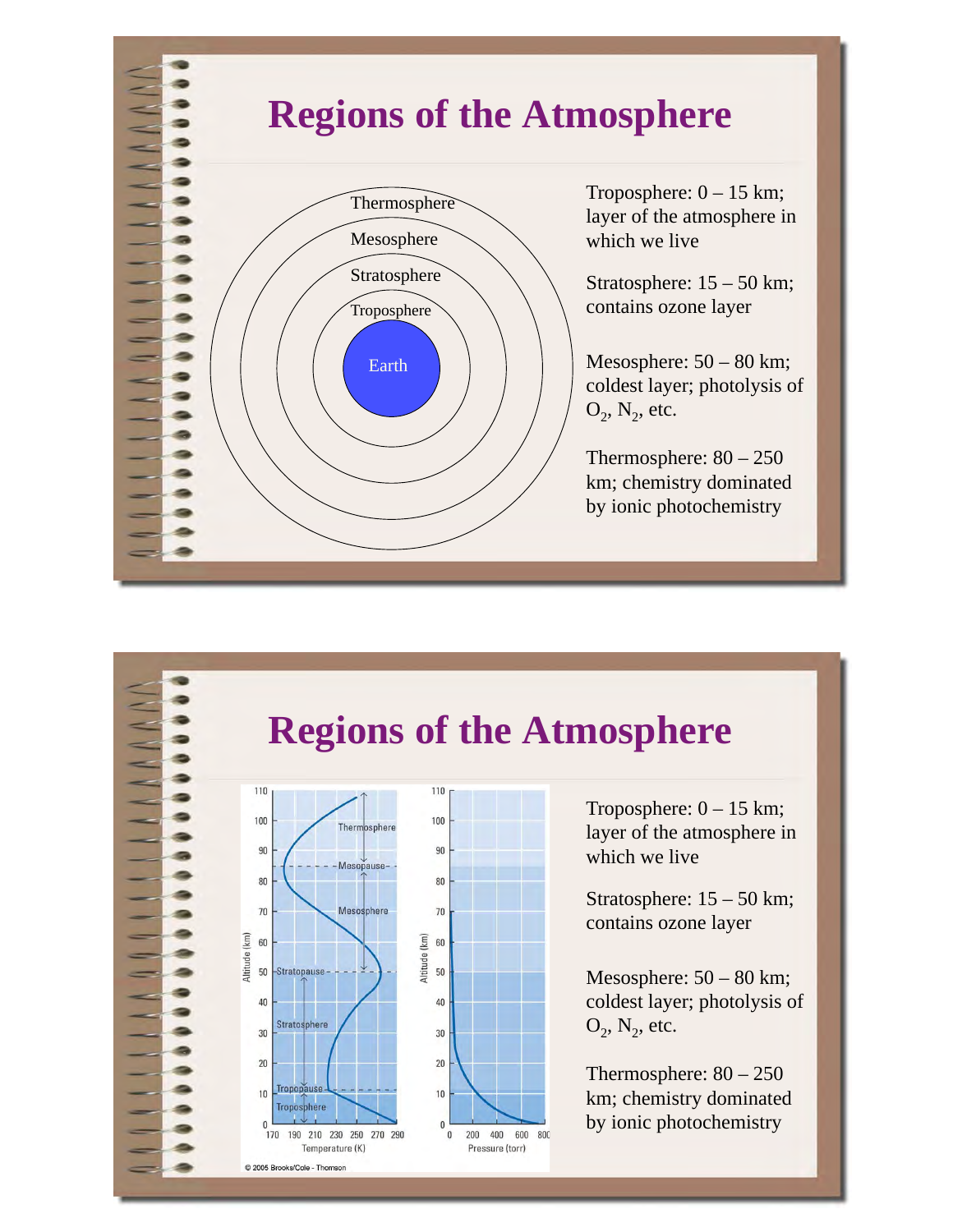# **Tropospheric Chemistry**

- The troposphere is the most chemically complicated layer of the atmosphere—there are literally thousands of chemical species in the troposphere.
- Weather plays a big role in the troposphere high concentration of water forms clouds and smaller aerosol droplets, wind patterns provide rapid mixing of trace components, and temperature variations are quite large.

# **Behavior of Gases**

• Gas-phase molecules and atoms are free to move about their container—they fill the entire volume of the container unlike a liquid or a solid.





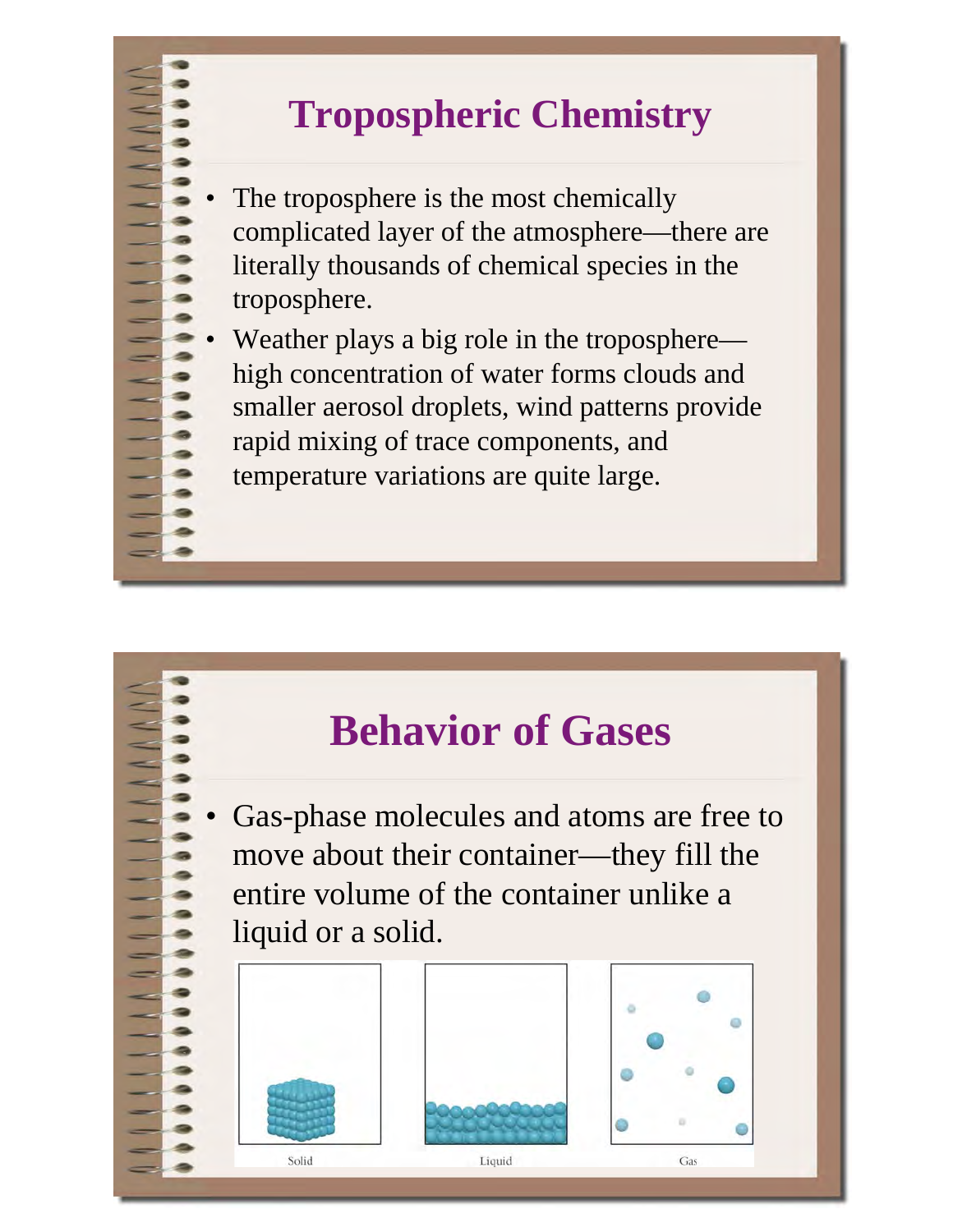

## **Pressure**

- Pressure is defined as force per unit area.
- Pressure is measured with a device called a barometer.

A mercury barometer uses the weight of a column of Hg to determine the pressure of gas pushing on a reservoir atmospheric pressure corresponds to a column height of 760 mm.



# **Pressure Units**

- Pressure may be measured in a number of different units:
	- atmosphere (atm): barometric pressure at sea level
	- Torr: mm of Hg—comes from use of Hg barometers

psi: pounds per square inch

 Pascal (Pa): official SI units for pressure—1 pascal =  $1 N m^{-2}$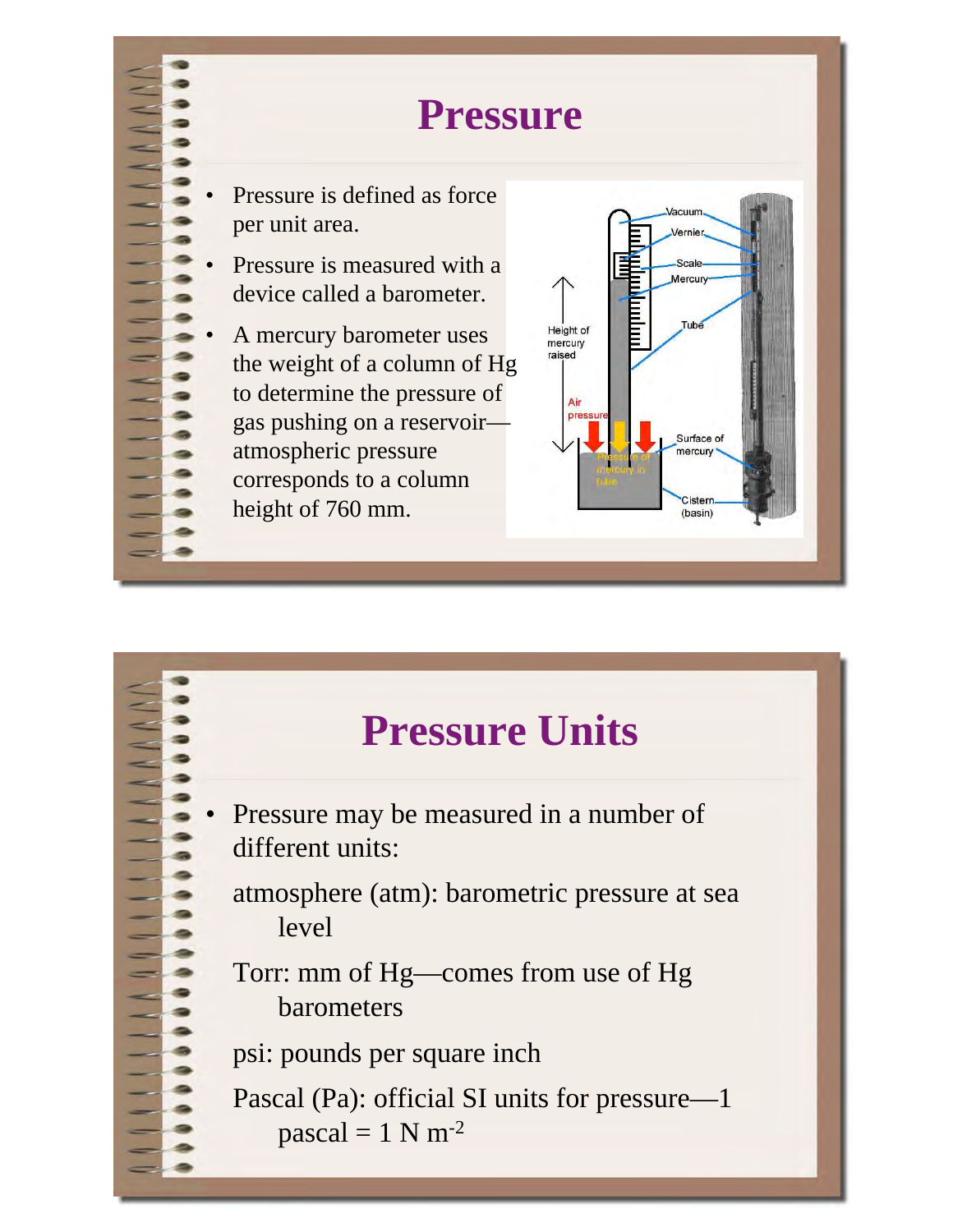

# **Pressure Units**

Pressure conversion factors:

- 760 Torr  $= 1$  atm
- 760 mm  $Hg = 1$  atm
- $14.7$  psi = 1 atm
- 101,325 Pa = 1 atm

## **Molecular Speed and Energy**

- Gas molecules travel at a range of speeds —some molecules move much faster than others.
- The average speed of a gas depends on its molar mass—the lighter the mass, the faster the average speed.

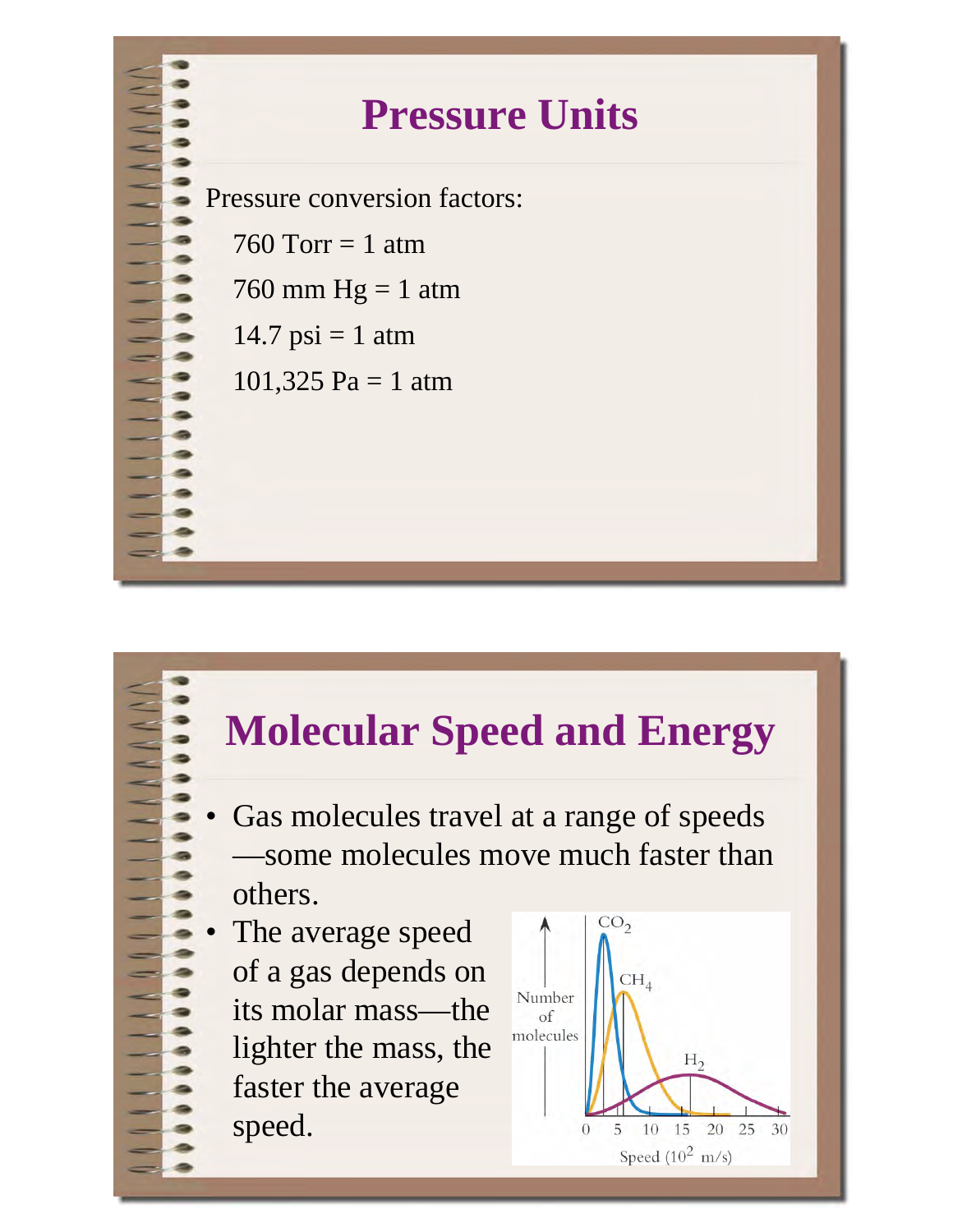# **Molecular Speed and Energy**

• Average speed can be defined several ways for molecules:

• The most probable speed corresponds to the speed at the maximum in a plot of molecules *vs* speed—if we could measure the speed of individual gas molecules, more of them would have this value than any other value.





Kinetic energy is given by  $E_K = \frac{1}{2}mu^2$  $m =$  mass  $u =$  velocity (speed)  $m_{H2} = (2.0158 \text{ g mol}^{-1}) / (6.022 \text{ x } 10^{23} \text{ H}_2 \text{ mol}^{-1})$  $= 3.347 \times 10^{-24} \text{ g} = 3.347 \times 10^{-27} \text{ kg}$  $u_{mp} = 1.57 \times 10^3 \text{ m s}^{-1}$  $E_K = \frac{1}{2} (3.347 \times 10^{-27} \text{ kg}) (1.57 \times 10^3 \text{ m s}^{-1})^2$  $= 4.13 \times 10^{-21}$  kg m<sup>2</sup> s<sup>-2</sup> = 4.13 x 10<sup>-21</sup> J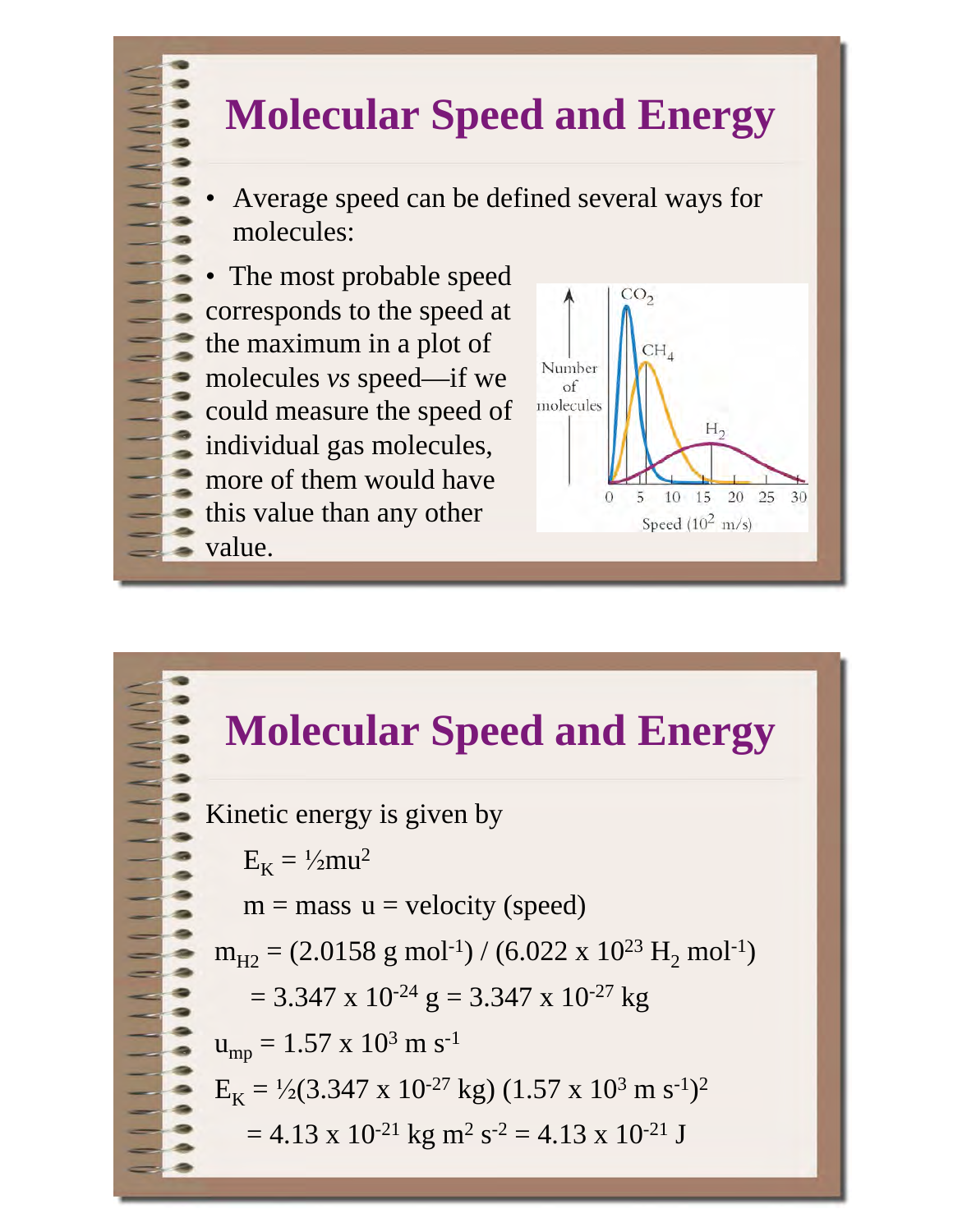# **Molecular Speed and Energy**

 $u_{mp}(CH_4) = 557$  m s<sup>-1</sup>  $E_KCH_A$ ) =  $\frac{1}{2}$ (2.664 x 10<sup>-26</sup> kg) (557 m s<sup>-1</sup>)<sup>2</sup>  $= 4.13 \times 10^{-21}$  J  $u_{mp}(CO_2) = 337 \text{ m s}^{-1}$  $E_K(CO_2) = \frac{1}{2}(7.308 \times 10^{-26} \text{ kg}) (337 \text{ m s}^{-1})^2$  $= 4.15 \times 10^{-21}$  J

Even though the three gases  $(H_2, CH_4, and CO_2)$ have different speeds, they all possess the same amount of kinetic energy at temperature T.

# **Molecular Speed and Energy**

The average kinetic energy of a gas is determined by its temperature:

 $E_K(T) = 3/2 RT/N_A$ 

R is the *gas constant*

 $R = 8.314$  J mol<sup>-1</sup> K<sup>-1</sup> = .08206 L atm mol<sup>-1</sup> K<sup>-1</sup>

The kinetic energy of the gas depends only on its temperature, not the identity of the gas.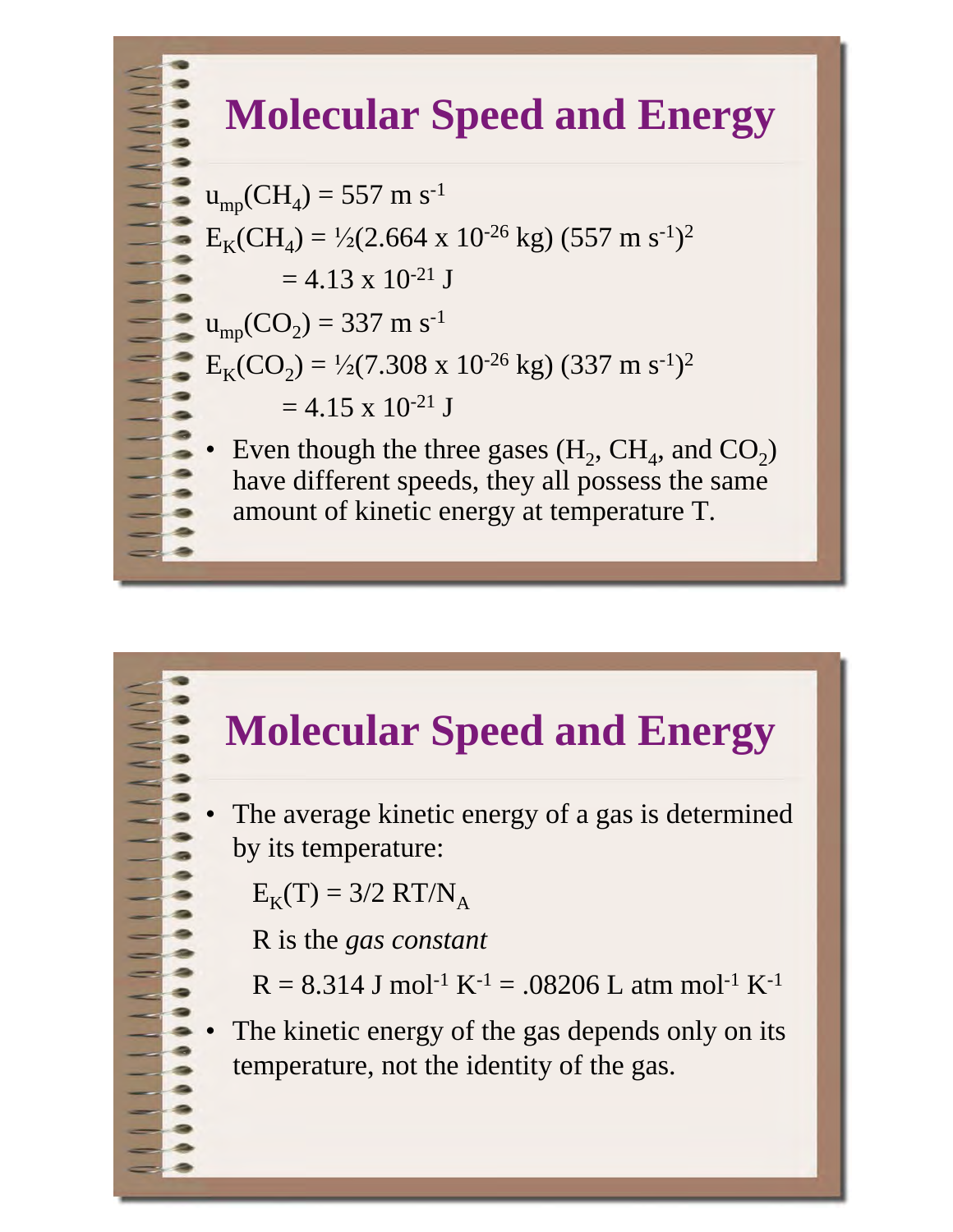

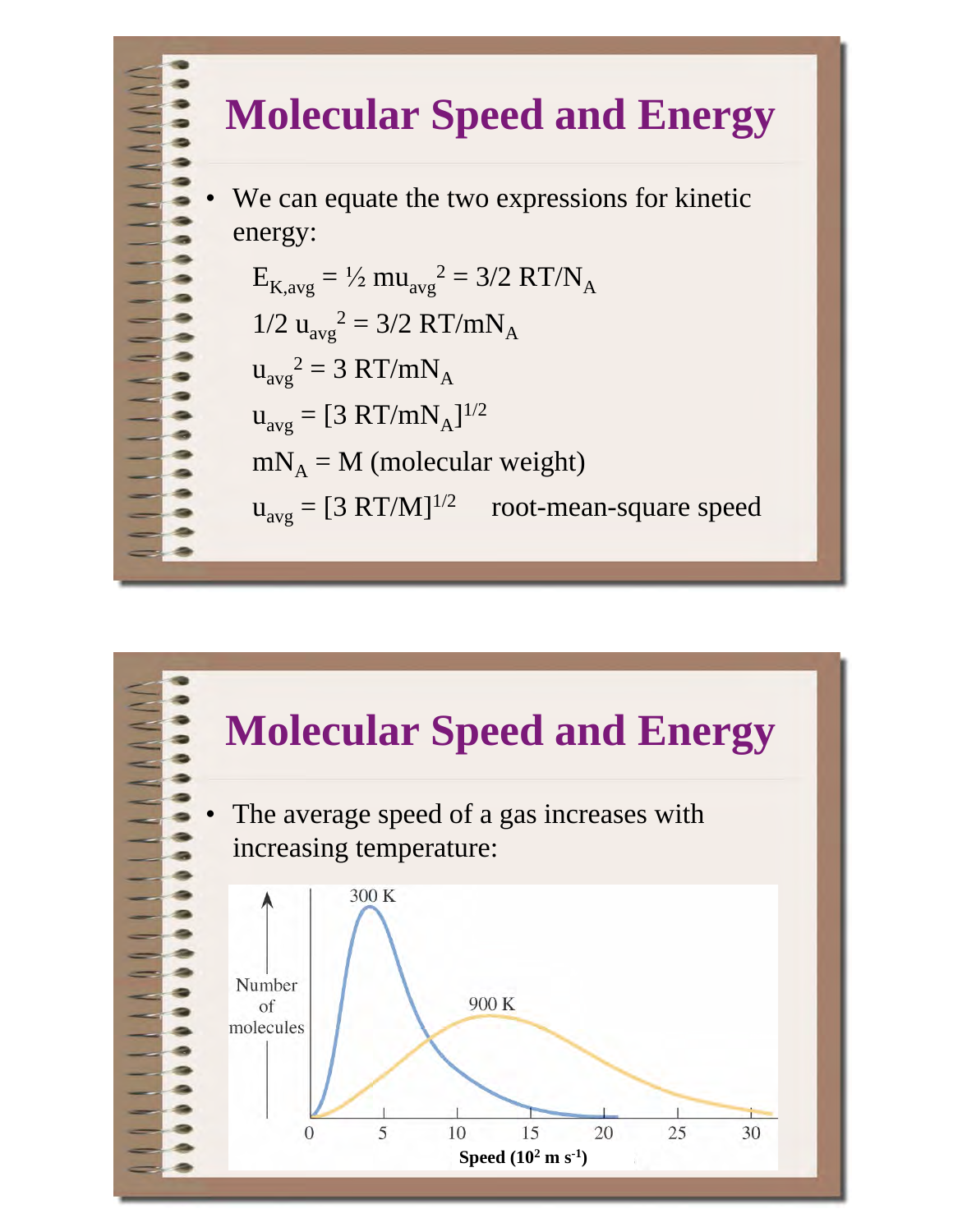# **Molecular Speed and Energy**

The average speed of a gas is important because it determines a number of properties of a gas:

- pressure exerted by a gas—pressure depends on the rate of collision with the walls of a vessel and the force of those collisions.

→ collision rate—how frequently gas molecules collide, and for reactive collisions, have the opportunity to undergo reaction.

→ rate of diffusion—how fast one gas mixes with another

# **Ideal Gases**

An *Ideal Gas* has two unique properties that distinguish it from real gases

- 1. An ideal gas particle has no volume—it is simply a point moving through space.
- 2. An ideal gas has no intermolecular attractive forces—collisions with other ideal gas molecules or the walls of a container are perfectly elastic no energy is lost in collisions.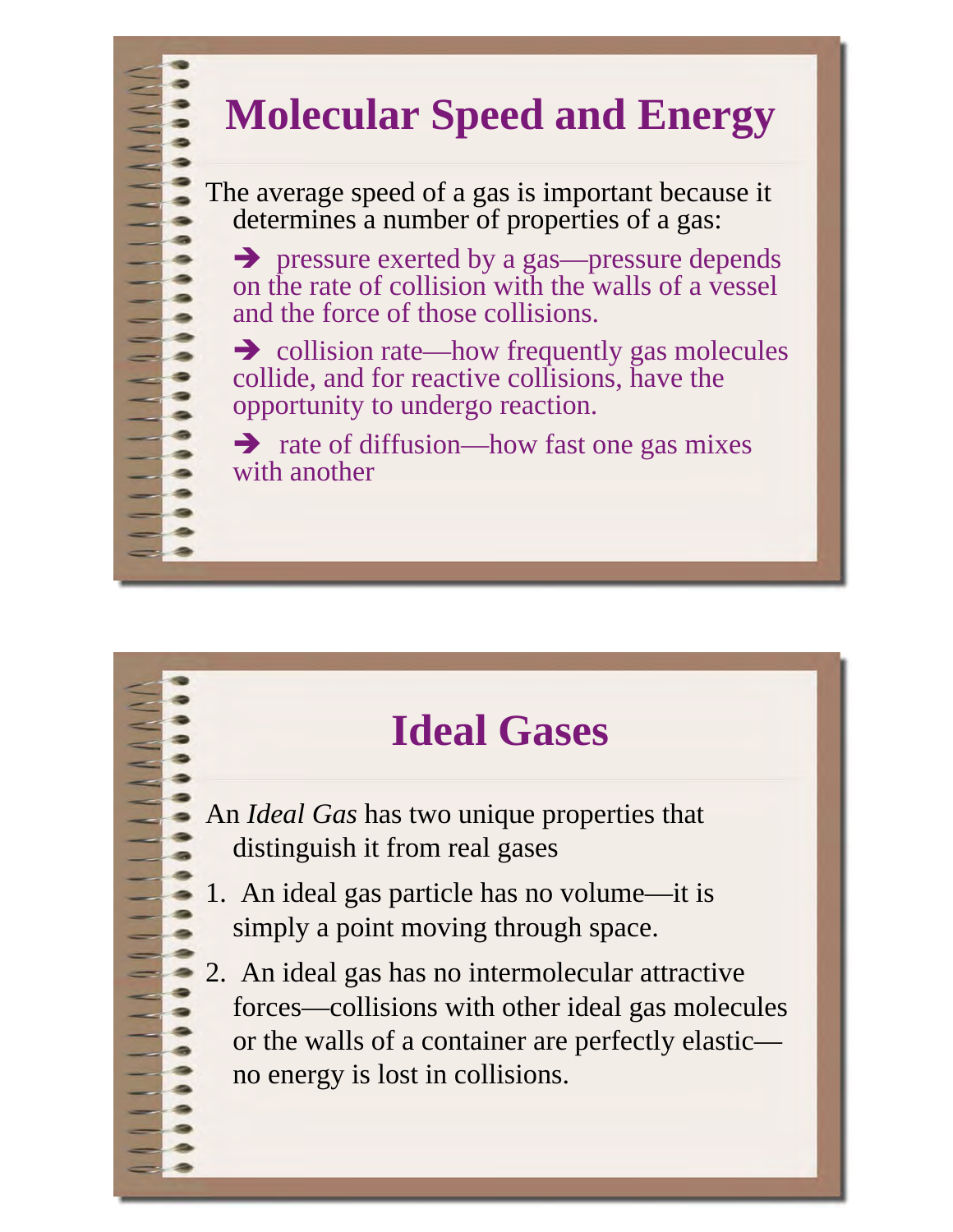# **Ideal Gas Equation**

The properties of an ideal gas lead to an equation that relates the temperature, pressure, and volume of the gas:



# **Ideal Gas Equation**

What volume would 2.00 mol of an ideal gas with a pressure of 1000 Torr and a temperature of -25.0 <sup>o</sup>C occupy?

 $(1000$  Torr)  $(1 \text{ atm}/760$  Torr) = 1.32 atm

 $-25.0$  °C + 273.2 °C = 248.2 K

 $V = nRT/P$ 

 $= (2.00 \text{ mol})(.08206 \text{ L atm mol}^{-1} \text{ K}^{-1})(248.2 \text{ K})$ 

(1.32 atm)

 $V = 30.9 L$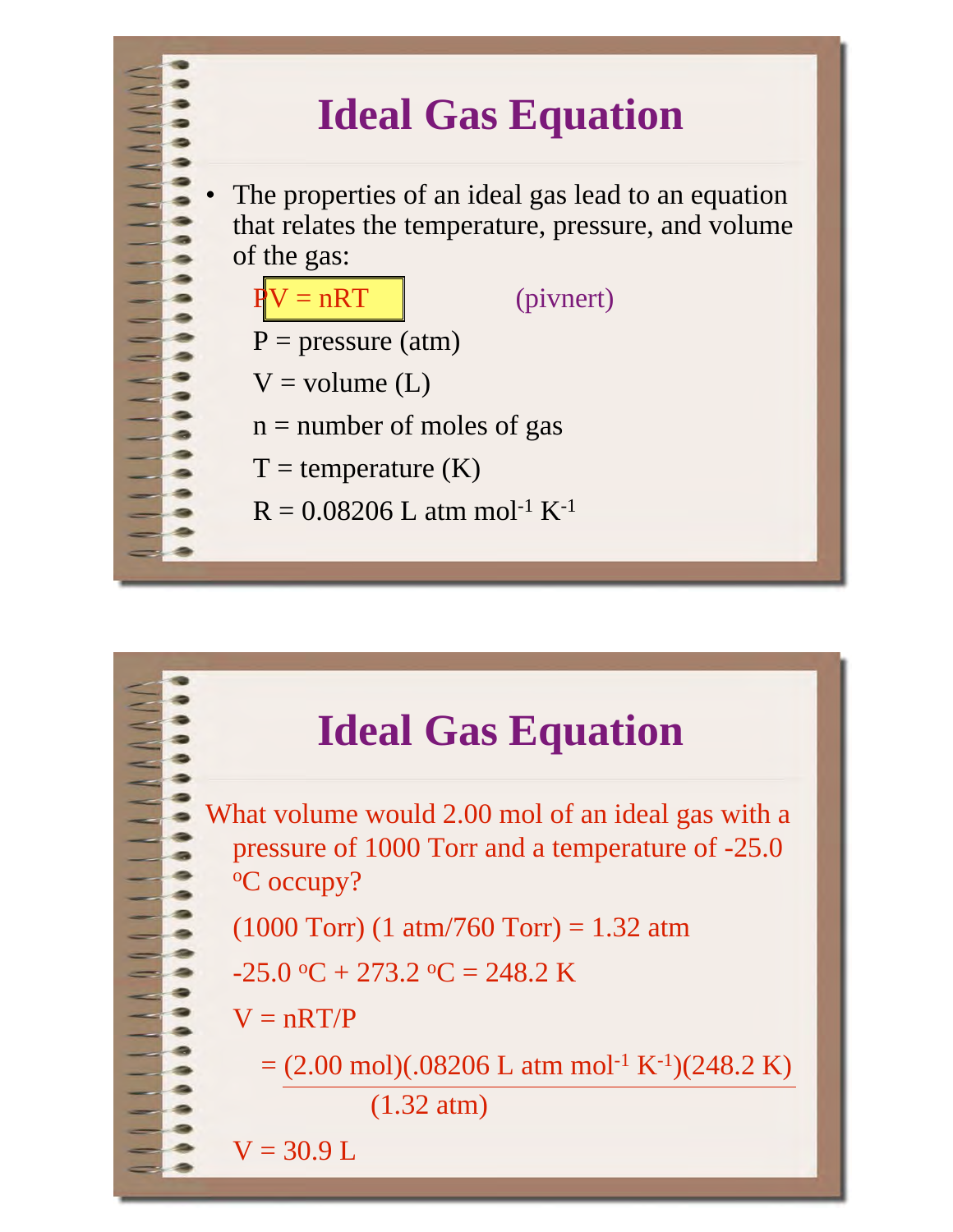## **Variations of the Ideal Gas Law**

- If the system is closed (no input or removal of gas from the container), the number of moles of gas cannot change—n is fixed.
- At constant temperature:
	- $nRT = a constant$
	- $\therefore$  P<sub>1</sub>V<sub>1</sub> = P<sub>2</sub>V<sub>2</sub> Boyle's Law

 If the pressure [volume] is increased, the volume [pressure] will decrease.

 If the pressure [volume] is decreased, the volume [pressure] will increase.

## **Variations of the Ideal Gas Law**

• At constant volume:

 $nR/V = a constant$ 

$$
\therefore P_1/T_1 = P_2/T_2
$$

 If the pressure [temperature] is increased, the temperature [pressure] will increase.

 If the pressure [temperature] is decreased, the temperature [pressure] will decrease.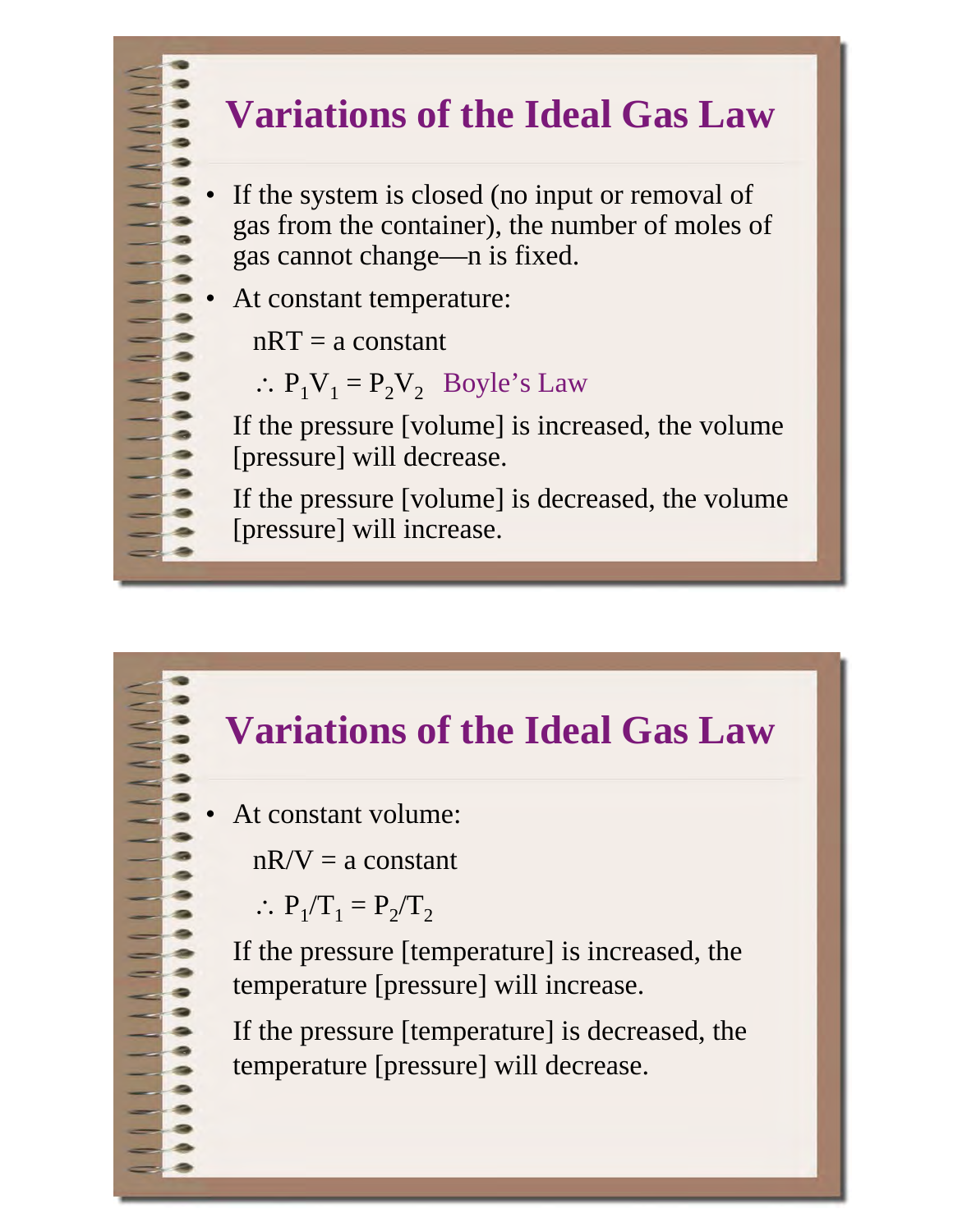## **Variations of the Ideal Gas Law**

At constant pressure:

 $nR/P = a$  constant

 $\therefore$  V<sub>1</sub>/T<sub>1</sub> = V<sub>2</sub>/T<sub>2</sub> Charles' Law

 If the volume [temperature] is increased, the temperature [volume] will increase.

 If the volume [temperature] is decreased, the temperature [volume] will decrease.

## **Variations of the Ideal Gas Law**

At constant temperature and pressure:

 $V/n = a constant$ 

 $\therefore$  V<sub>1</sub>/n<sub>1</sub> = V<sub>2</sub>/n<sub>2</sub> Avagadro's Law

 If the volume of a gas at constant T and P is increased, the amount of gas must increase.

 If the volume of a gas at constant T and P is decreased, the amount of gas must decrease.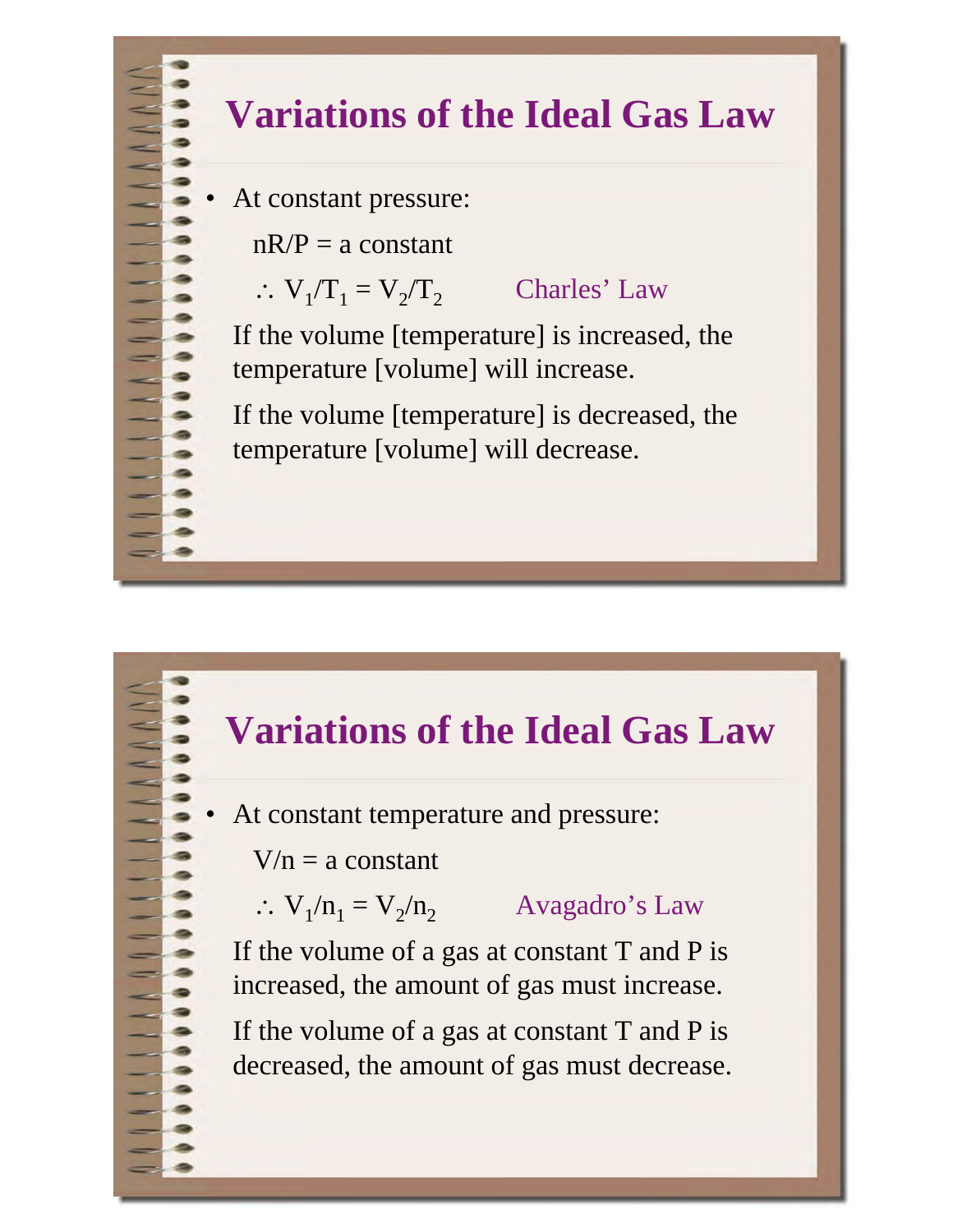# **Variations of the Ideal Gas Law**

Determination of molar mass:

 $n = m/M$   $M = molecular weight$ 

Substituting into the Ideal Gas Law:

 $PV = mRT/M$ 

Rearranging gives:

 $M = mRT/PV$ 

### **Determination of Molecular Weight**

A sample of hydrocarbon with  $m = 1.65$  g exerts a pressure of 1.50 atm in a 945 mL container at 21.5  $\degree$ C. What is the chemical formula of the hydrocarbon?

 $T = 21.5 \text{ °C} + 273.2 \text{ °C} = 294.7 \text{ K}$ 

$$
M = (1.65 \text{ g}) (.0821 \text{ L atm mol}^{-1} \text{ K}^{-1}) (294.7 \text{ K})
$$

(1.50 atm) (.945 L)

$$
= 28.1 \text{ g mol}^{-1}
$$

formula:  $C_2H_4$  (ethylene—M = 28.1 g mol<sup>-1</sup>)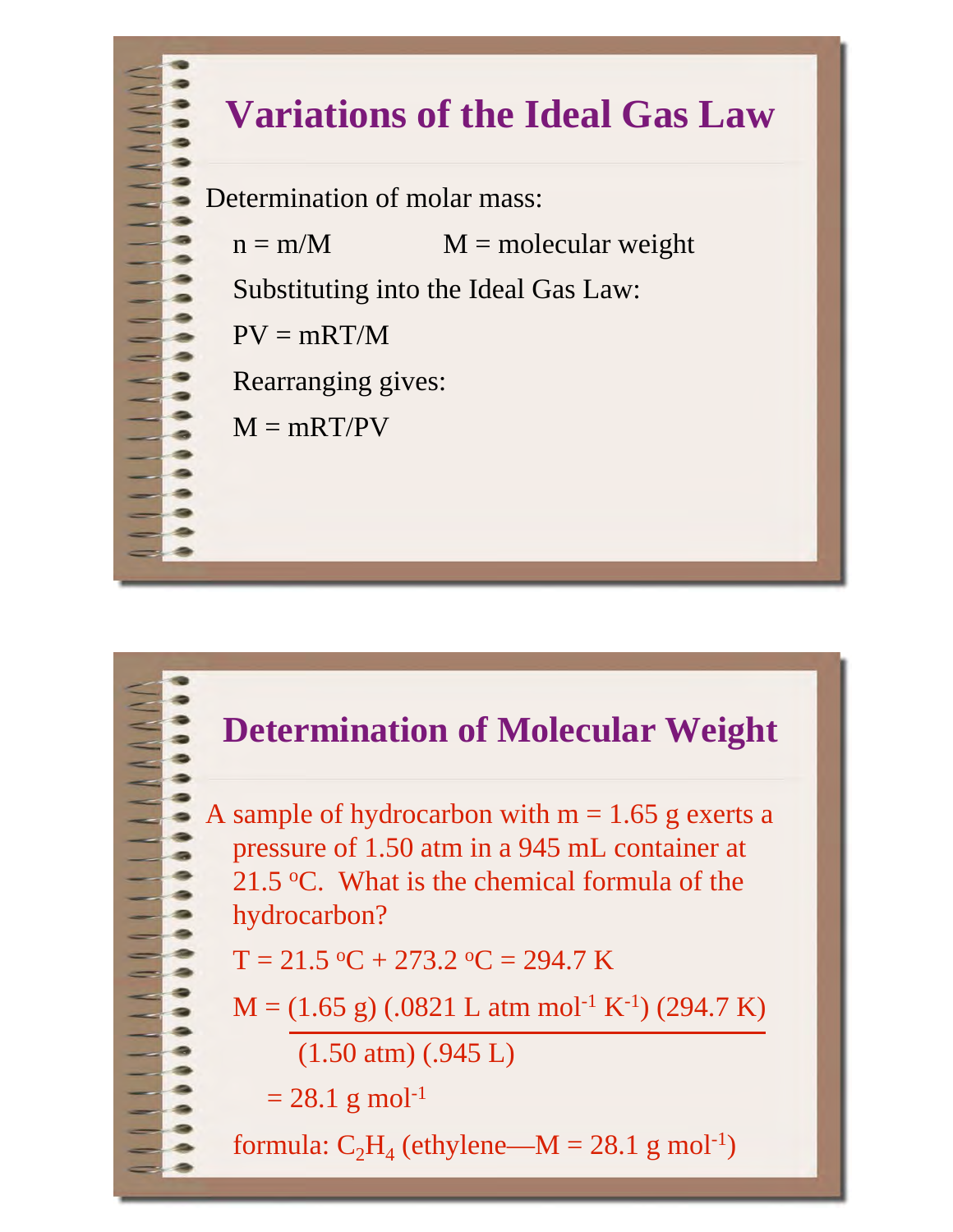## **Dalton's Law of Partial Pressures**

- When a container is filled with a mixture of gases, Dalton hypothesized that each individual gas behaved as if it were in a vacuum, *i.e*., there is no interaction between different types of gas molecules that would affect the resulting pressure within the container.
- Each gas in the mixture exerts a pressure equal to the pressure it would exert if no other gases were in the container
- *Partial pressure* is the pressure exerted by a gas in a mixture as if it were in a vacuum.

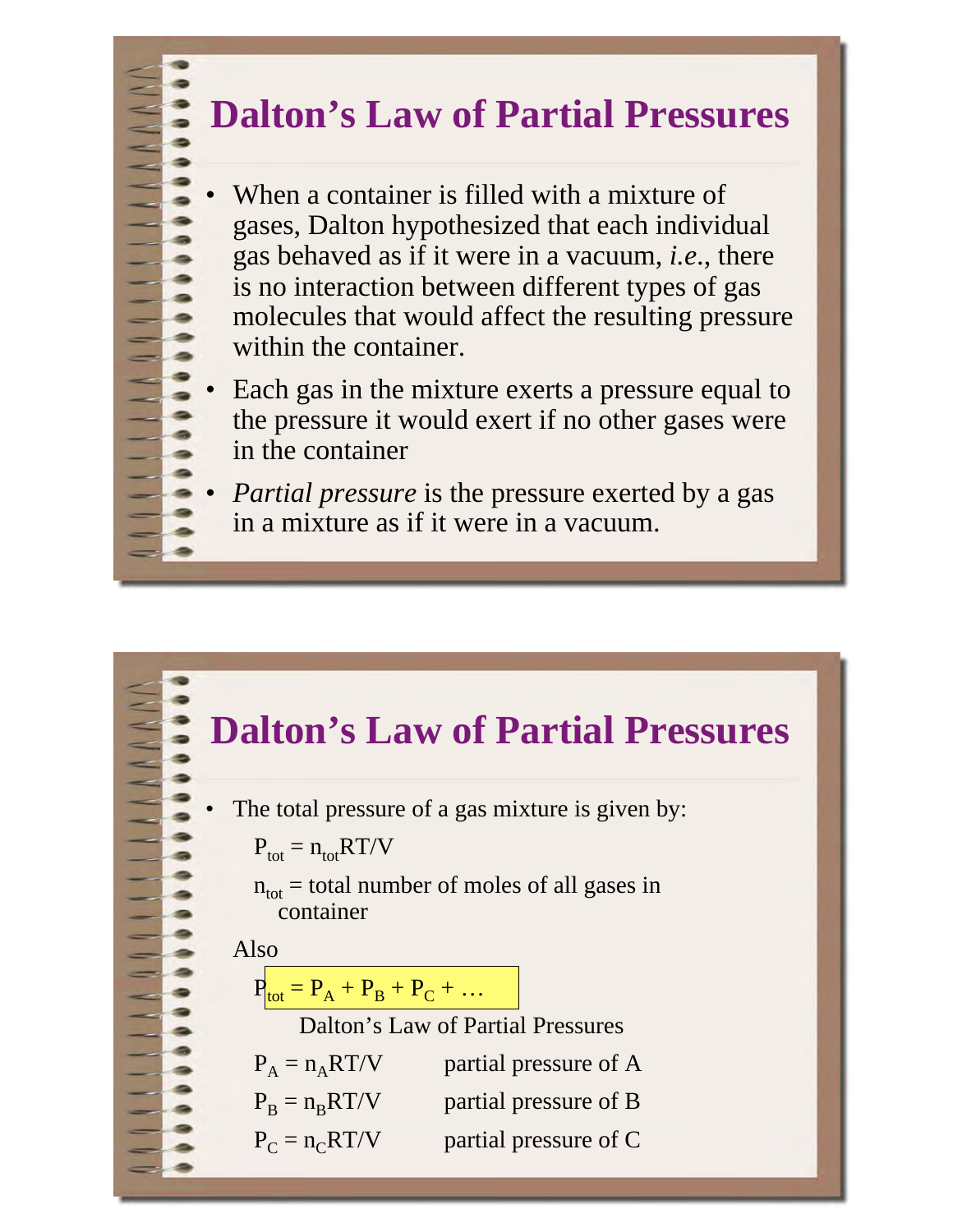#### **Partial Pressure and Mole Fraction**

The mole fraction of a mixture component is defined as the number of moles of that component divided by the total number of moles:

$$
X_A = n_A/n_{tot}
$$

• For a gas mixture:

$$
\frac{P_A}{P_{tot}} = \frac{\frac{n_A RT}{W}}{\frac{n_{tot} RT}{W}} = \frac{n_A}{n_{tot}} = X_A
$$

### **Relative Humidity**

The amount of water in air is frequently expressed as relative humidity.

 $RH = (P_{H2O} / VP_{H2O}) \times 100\%$ 

 $P_{H2O}$  is partial pressure of water in air

 $VP<sub>H2O</sub>$  is vapor pressure of water at a specific temperature

Vapor pressure is the pressure exerted by  $H_2O(g)$ over a water sample in which equilibrium with the liquid is established. Vapor pressure depends on the temperature of the liquid—the higher the temperature, the higher the vapor pressure.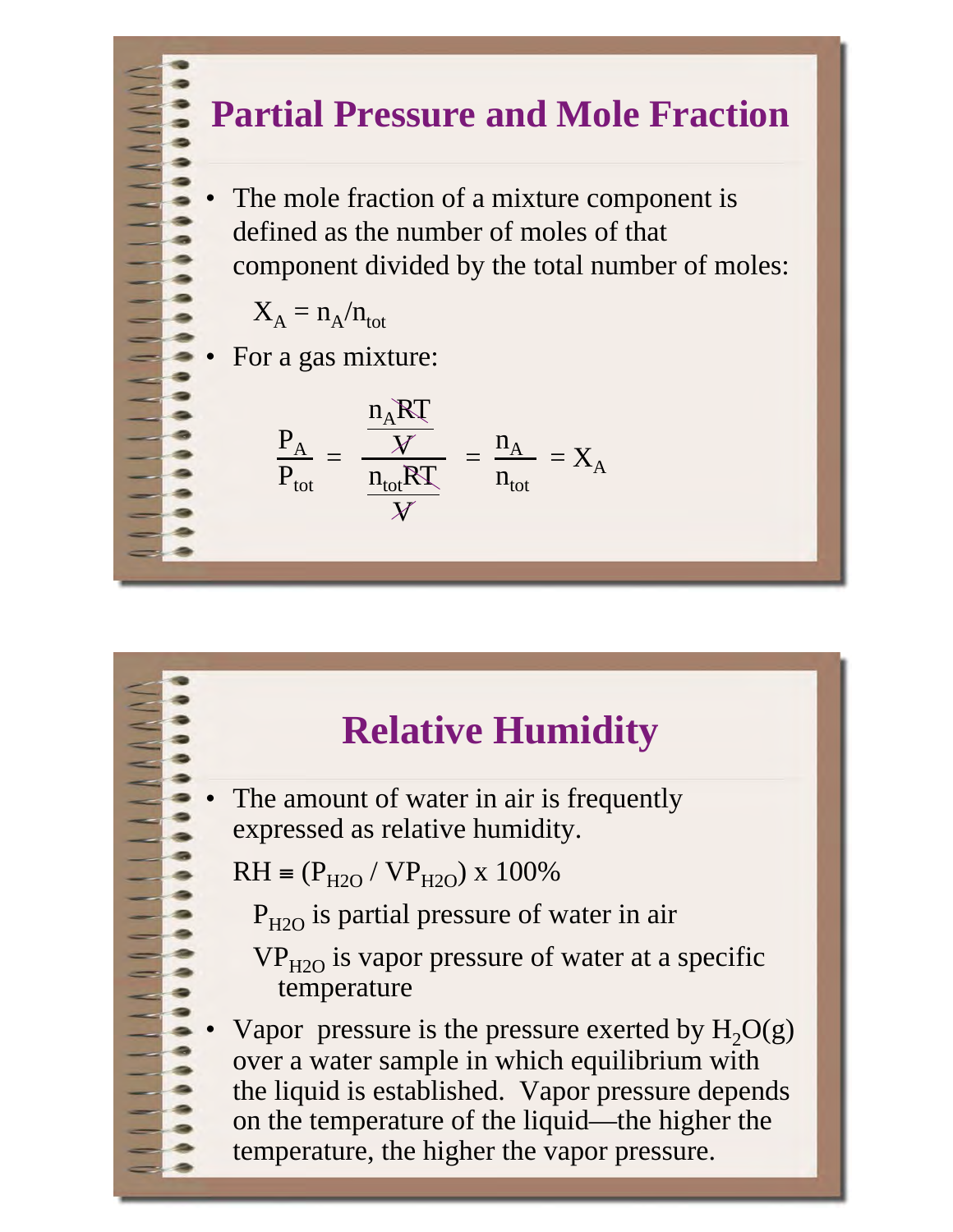

## **Relative Humidity**

At 30 °C (86 °F),  $VP_{H2O} = 31.8$  Torr. If the RH = 60%, what is the partial pressure of water in air?

$$
RH = (P_{H2O}/VP_{H2O}) \times 100\%
$$

- $P_{H2O} = (RH/100)$  x  $VP_{H2O}$ 
	- $= (60/100)$  x 31.8 Torr =19.1 Torr

2.5% of air is water

At 15 °C (59 °F),  $VP_{H2O} = 12.8$  Torr

If temperature drops from 30  $\mathrm{^{\circ}C}$  to 15  $\mathrm{^{\circ}C}$ , the air becomes saturated with water, and the remainder must condense out as dew or fog.  $RH = 100\%$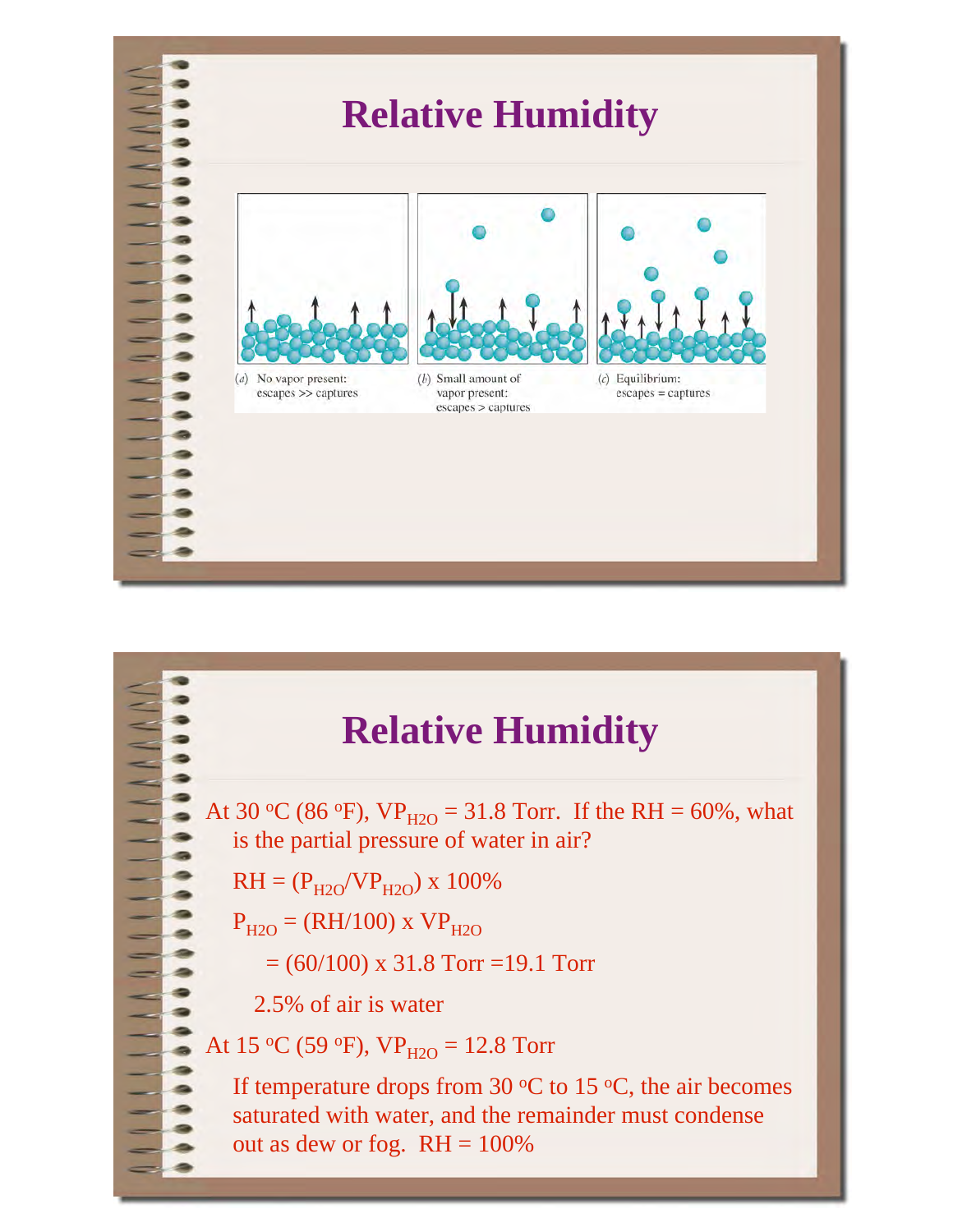## **Urban Smog**

- Polluted troposphere contains a large number of anthropogenic species including hydrocarbons, nitrogen oxides, sulfur oxides, and particulate matter.
- The most damaging component of smog to human health is ozone  $(O_3)$ .

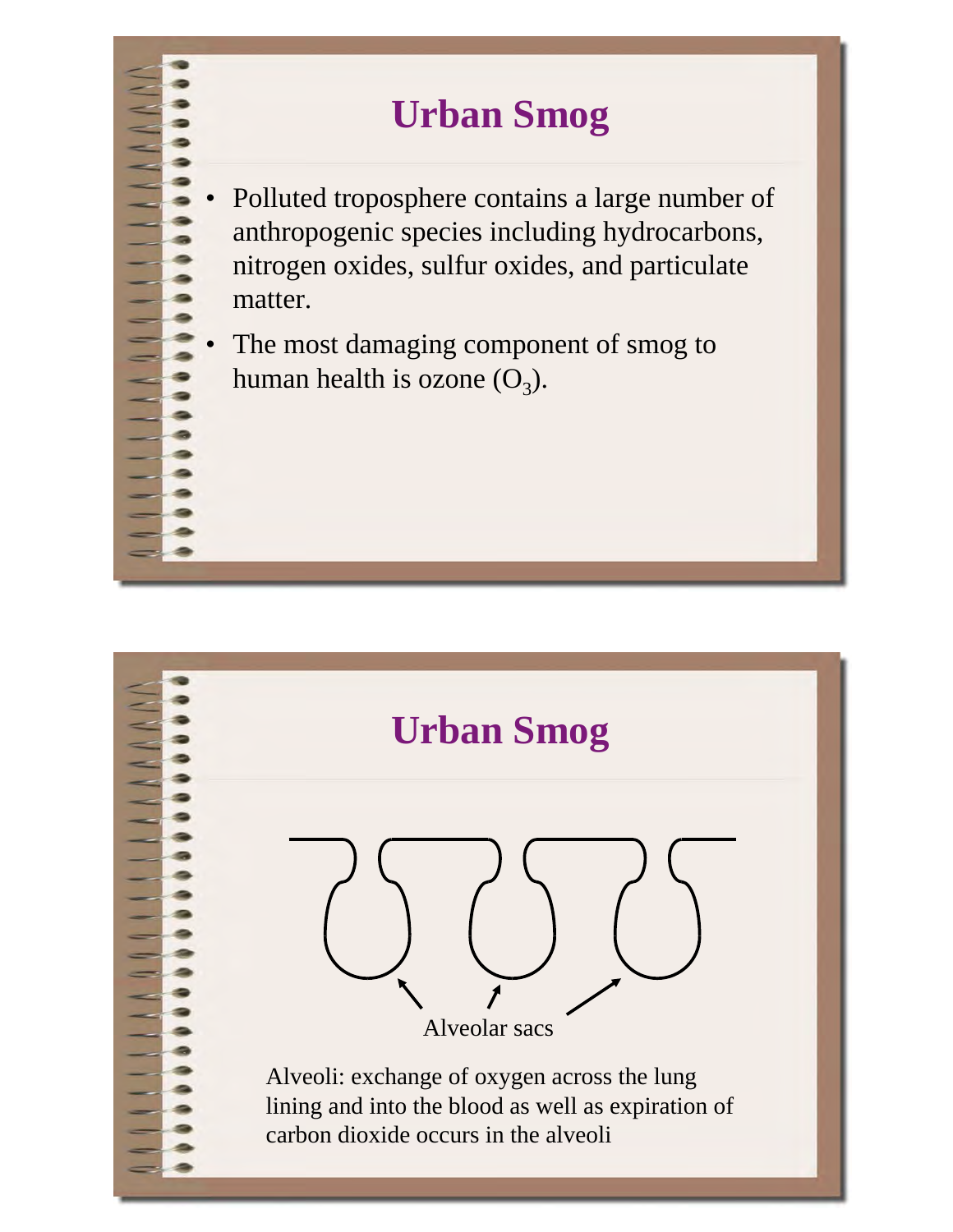

## **Urban Smog**

Results of reaction of ozone within alveoli:

→ Decreased *tidal volume*—the total volume available in the lungs.

- Increased *residual volume*—because of constriction at alveolar entrance less air can be exchanged on breath-by-breath basis resulting in increased volume of "used" air in lungs.

→ Decreased rate of transport of oxygen across lung lining.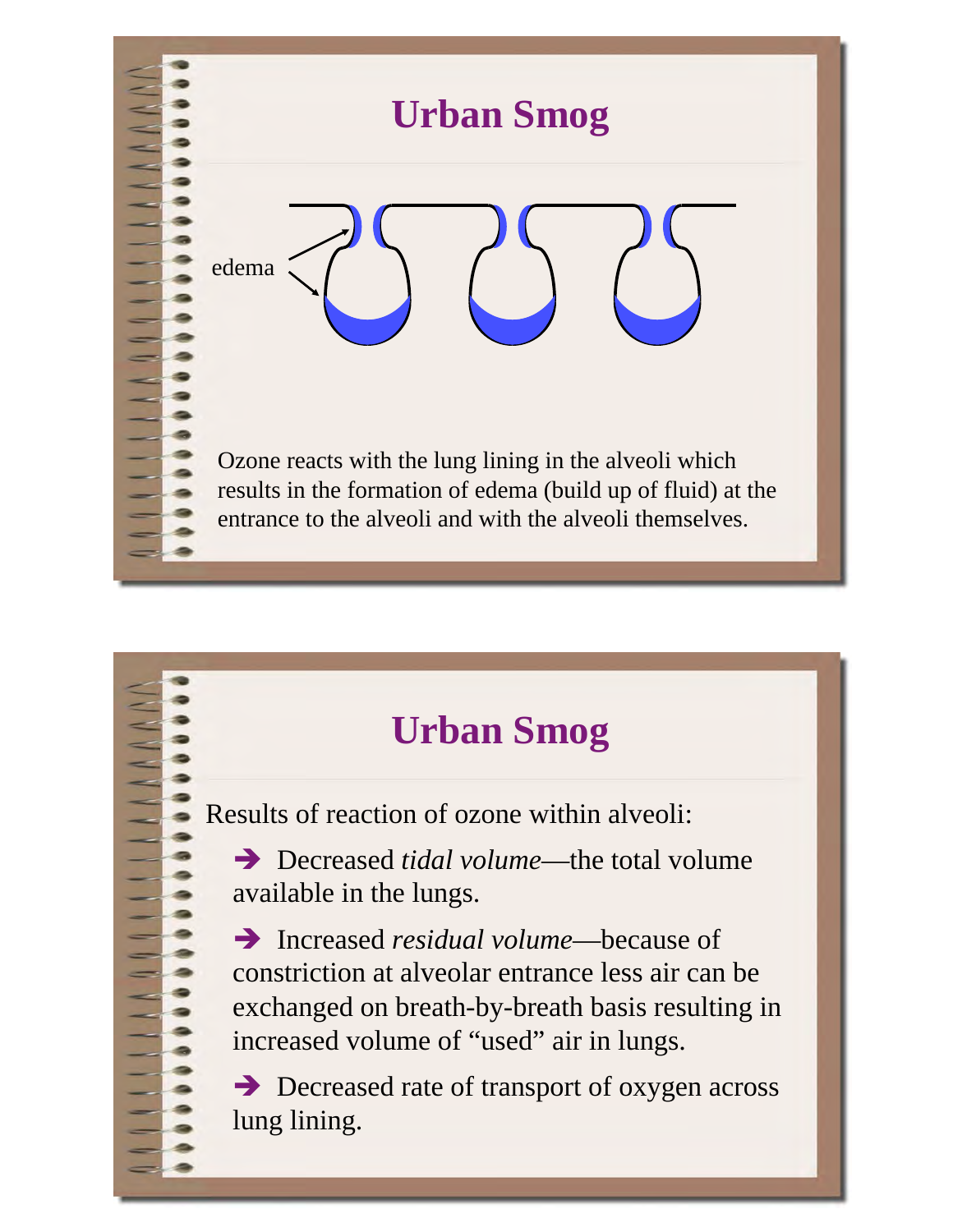

- Ozone is not a primary pollutant—species emitted directly into air. It is formed by a series of chemical reactions involving primary pollutants and sunlight.
- The following things are necessary for production of ozone:
	- Hydrocarbons
	- Nitrogen monoxide (NO)
	- Sunlight
	- Hydroxyl radical (OH)



The following reactions produce ozone:  $R_{\text{C}}$  + OH  $R_{\text{C}}$  + DCH<sub>2</sub> + H<sub>2</sub>O<sub>1</sub>

$$
RCH3 + OH \rightarrow RCH2 + H2U
$$
  

$$
RCH2 + O2 \rightarrow RCH2OO
$$
  

$$
RCH2OO + NO \rightarrow RCH2O + NO2
$$

 $NO_2$  + sunlight  $\rightarrow NO + O$ 

$$
O + O_2 \rightarrow O_3
$$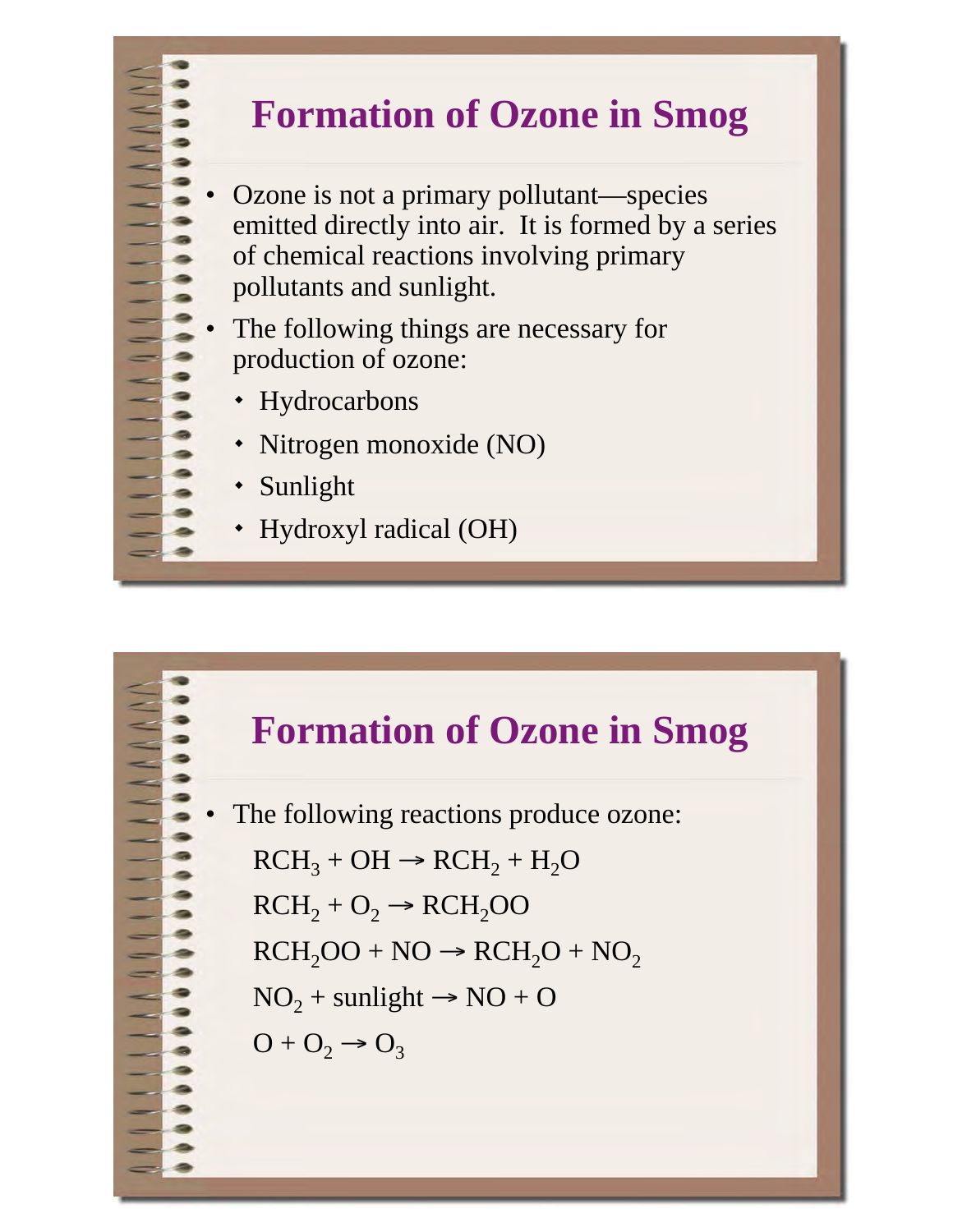## **Sources of Primary Pollutants**

- Hydroxyl radical: formed in several chemical systems including aerosols.
- Hydrocarbons: industrial and transportation emissions.
- Nitrogen monoxide: ~70% of NO in LA Basin comes from car and truck engines

$$
N_2 + O_2 \rightarrow 2 NO
$$

 Reaction only occurs at very high temperatures found, for example, within combustion cylinders of engines.

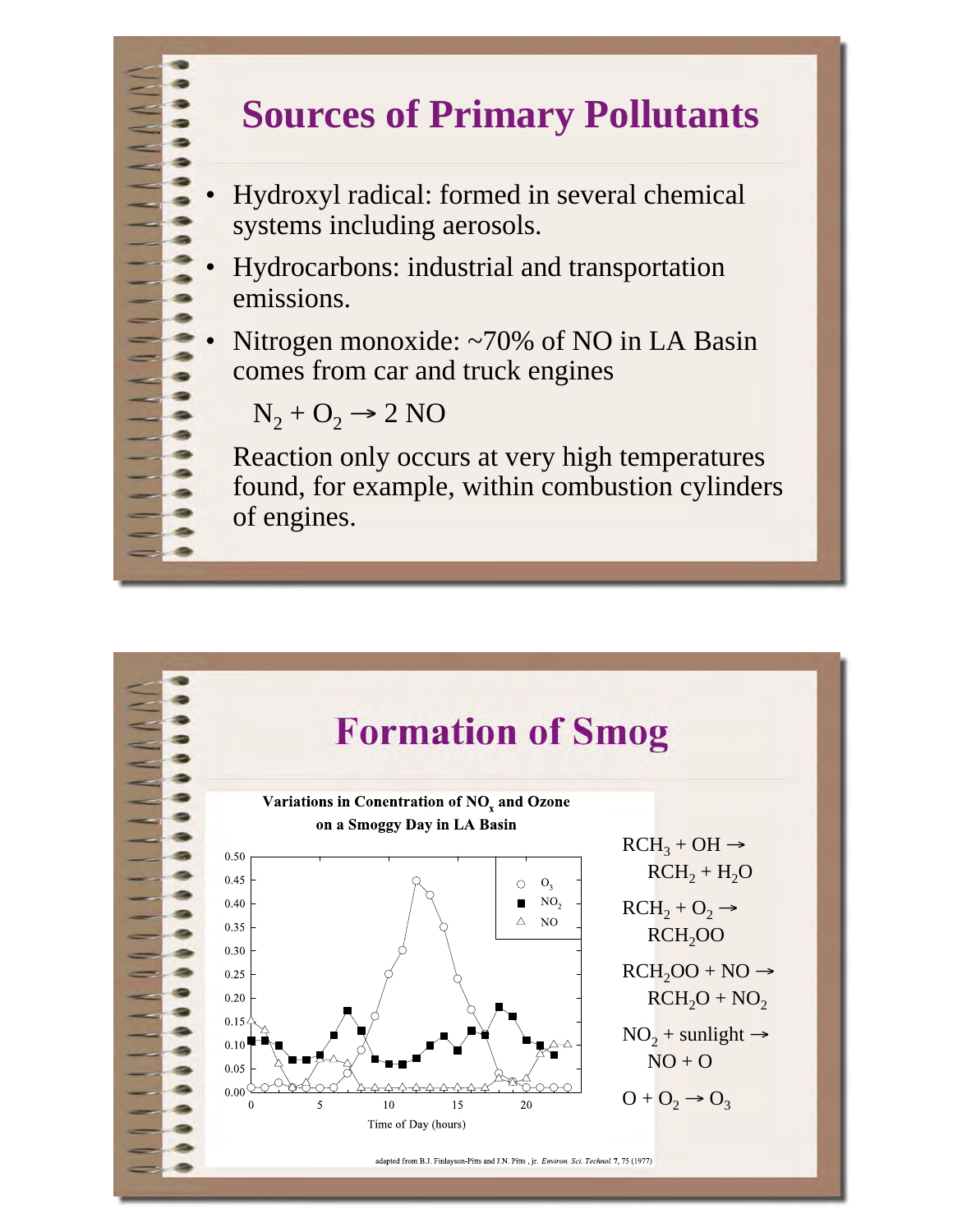## **Smog in Los Angeles**

There are four factors that make smog in LA consistently the worst in the country:

1. Topography— LA is a basin surrounded by relatively high mountains.

Los Angeles County: Population Density 2000



### **Smog in Los Angeles**

2. Predominant on-shore breeze —the warm land next to the cool ocean water produces an onshore breeze that tends to push the air inland toward the mountains



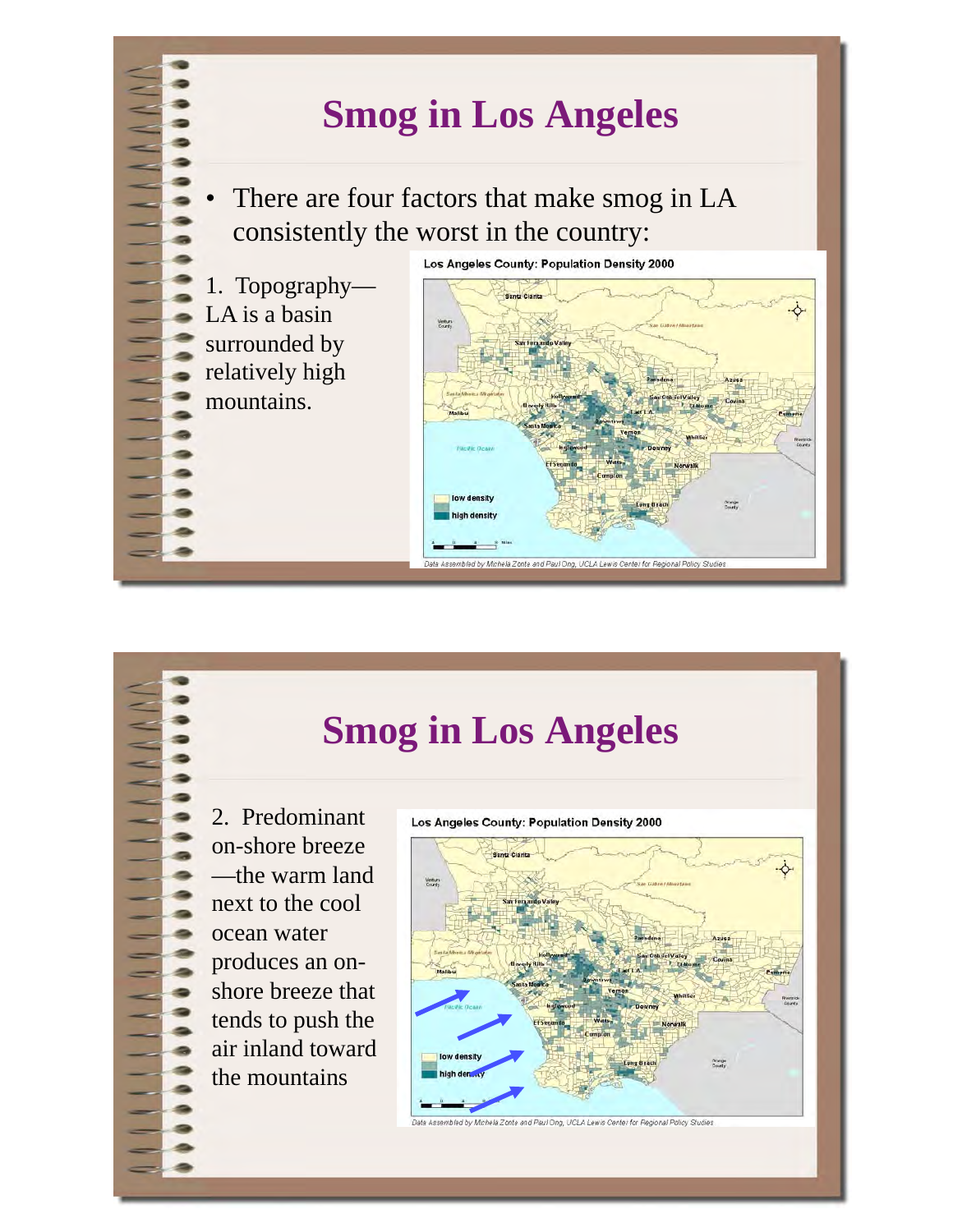## **Smog in Los Angeles**

3. Large population base—the five counties that comprise the LA region have a total population nearing 17 million people. Those 17 million people produce a tremendous amount of anthropogenic emissions into the troposphere due to industrial, transportation, and other support activities.

| County         |
|----------------|
| Los Angeles    |
| Orange         |
| Riverside      |
| San Bernardino |
| Ventura        |
|                |

Population (2000 census) 9,519,338 2,846,289 Riverside 1,545,387 1,709,439 Ventura 753,197

## **Smog in Los Angeles**

4. Sunlight—light drives the photolysis of  $NO<sub>2</sub>$  to form oxygen atoms that combine with molecular oxygen to create ozone. LA boasts some of the best weather of any large urban center in the world—more than 300 sunny days per year.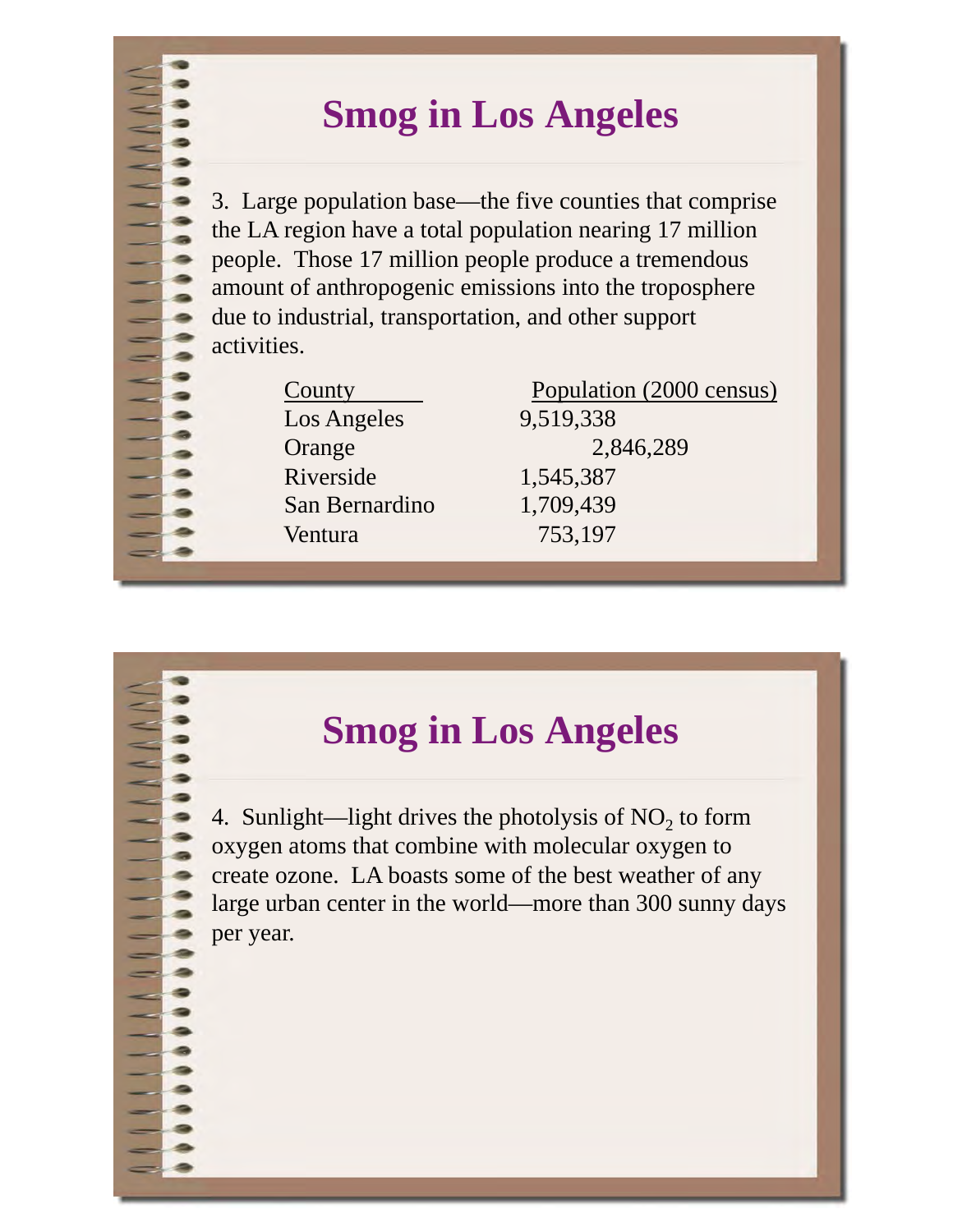

# **AQMD Regulations to improve air quality**

The South Coast Air Quality Management District (AQMD) is the governmental agency charged with improving air quality in the LA Basin.

Steps taken include:

- Decreased automotive emissions
- Restrictions on solvent use—LA Times required to change type of ink used
- Severe restrictions on industrial emissions refineries in South Bay
- Required change in barbecue lighter fluids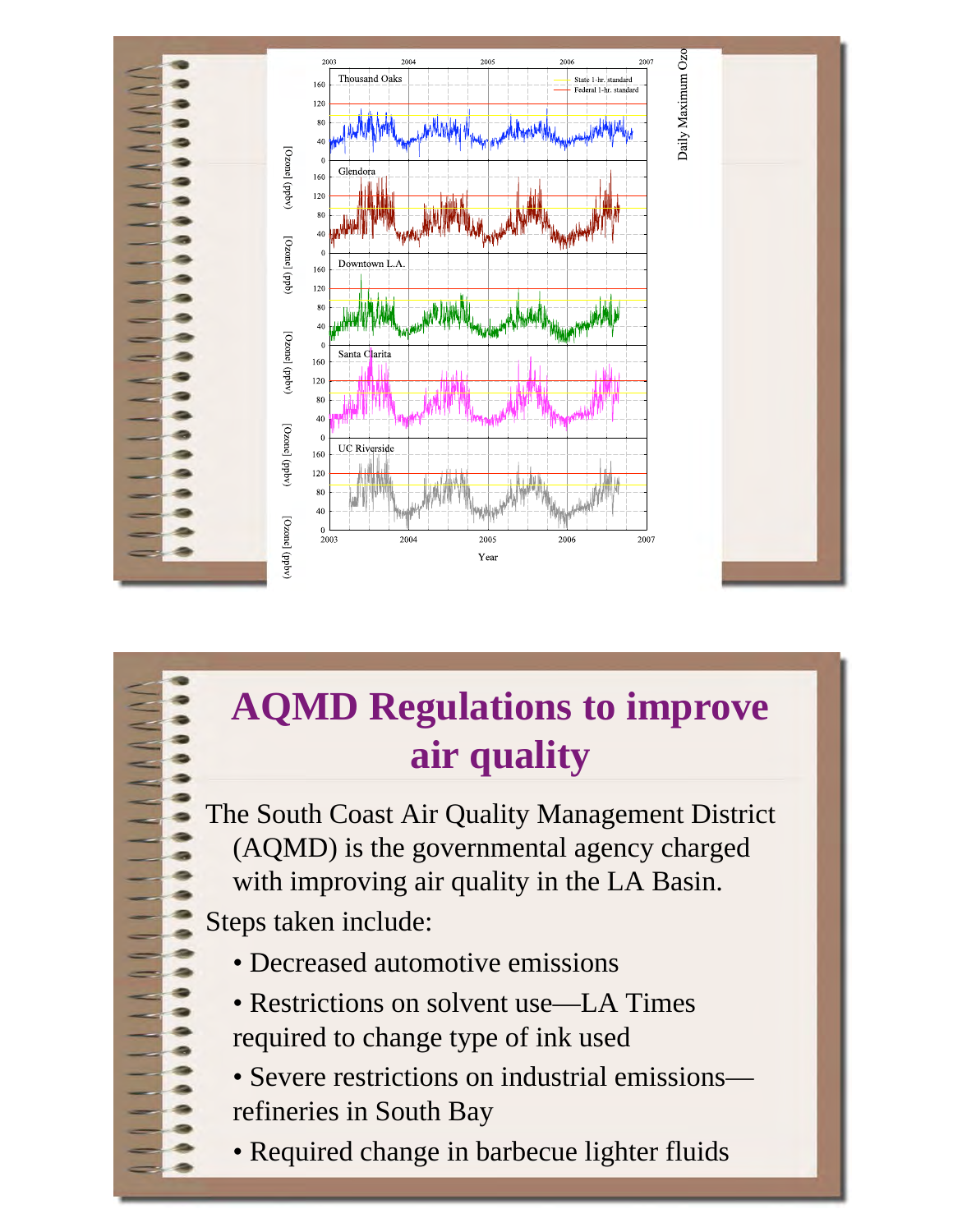# **AQMD Regulations to improve air quality**

Proposed ideas for further improvement:

- Regulations on diesel engines—reduce emissions of both hydrocarbons and particulates
- Ban of "drive-thru" restaurants—idling cars emit hydrocarbons and NO with useful work being done
- Impose strict emission technologies on drycleaners
- Further restrictions on industrial emissions

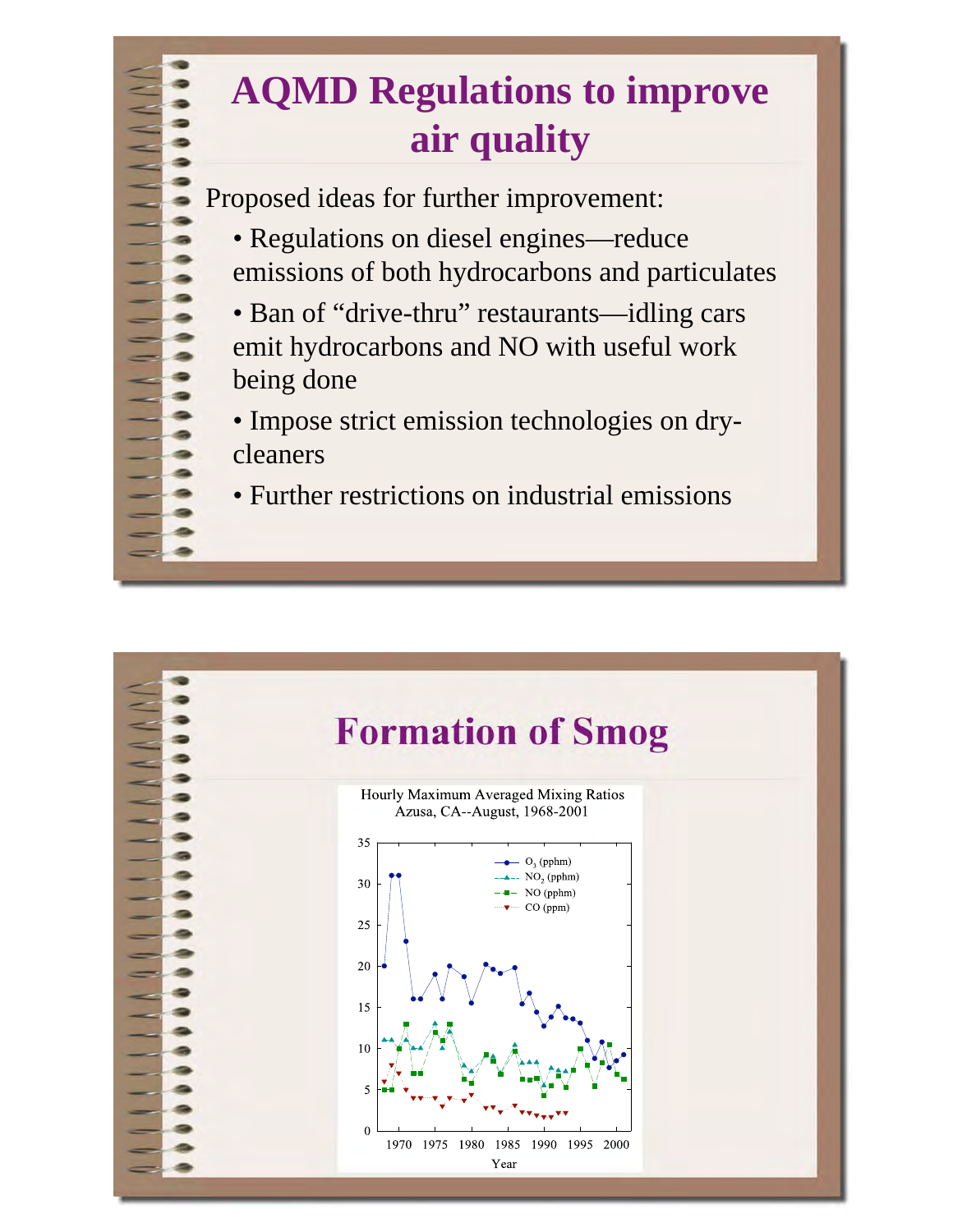## **Real Gases** *vs* **Ideal Gases**

We made the following assumptions in defining an ideal gas:

- no volume—gas behaves as a point
- perfectly elastic collisions
- Real gases do not follow these rules—they occupy a volume of space, and there are intermolecular forces attracting colliding gas molecules

#### **The van der Waals' Equation**

• To better describe real gases, we can use a different equation of state to predict their behavior:

 $P = {nRT \over V - nb} - {a n^2 \over V^2}$  Van der Waals' Equation

where a and b are measured constants The vdw b constant is a measure of the volume of the gas molecules The vdw a constant is a measure of the

internuclear attractive forces